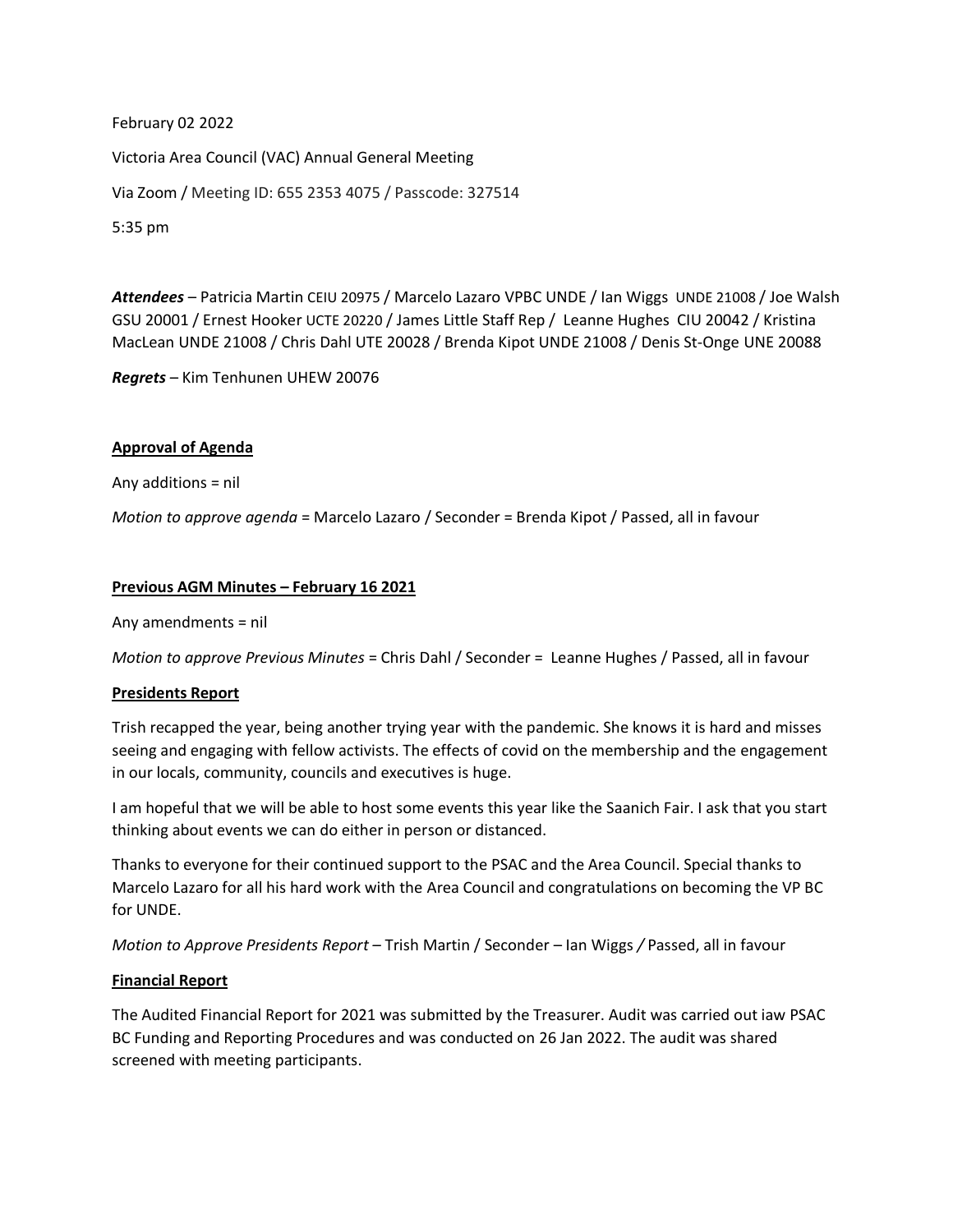Budget 2021 = total expenditures – 1771.35 Expenses incurred = 137.00 Remembrance Day, 500.00 in donations to Victoria/Comox Women's Transition Houses, 500.00 in support of the Orange T-Shirt campaign and outstanding 2020 expense of 634.35

As of Jan 1<sup>st</sup> 2022 there is a bank balance of 4103.00 and our equity shares with the bank is 56.25

Budget Request for 2022

No dues included from locals; Expenditure forecast for 2022 as follows:

Outstanding cheques issued from 2021, 500.00: Saanich fair 1000.00: Remembrance Day 140.00, Food for GMs 600.00, combined events with NVIAC 1500.00, community engagement 500.00, and Union membership engagement 1000.00 = total estimated expenditures of 5240.00

Income is current bank balance of 4159.25 and 2,000.00 from PSAC BC for a total of 6159.25 with an estimated profit of 919.25

*Motion to accept audited financial report* = Ian Wiggs / Seconder = Marcelo Lazaro / Passed, All in favour

*Motion to accept* 2022 Budget = Ian Wiggs / Seconder = Marcelo Lazaro / Passed, All in favour

## **Elections**

Positions open for Elections = President, Vice President (1 year Term), Treasurer and Secretary (1 year Term). Elections were conducted by James Little.

Nomination for President – Trish Martin, M/S Marcelo Lazaro/Leanne Hughes

No other nominations

Trish Martin stood for position = acclaimed to position

Nomination for Vice President (1 Year)– Ernest Hooker, M/S Marcelo Lazaro/Brenda Kipot

No other nominations

Ernest Hooker stood for position = acclaimed to position

Nomination for Treasurer – Ian Wiggs, M/S Brenda Kipot/Trish Martin

No other nominations

Ian Wiggs stood for position = acclaimed to position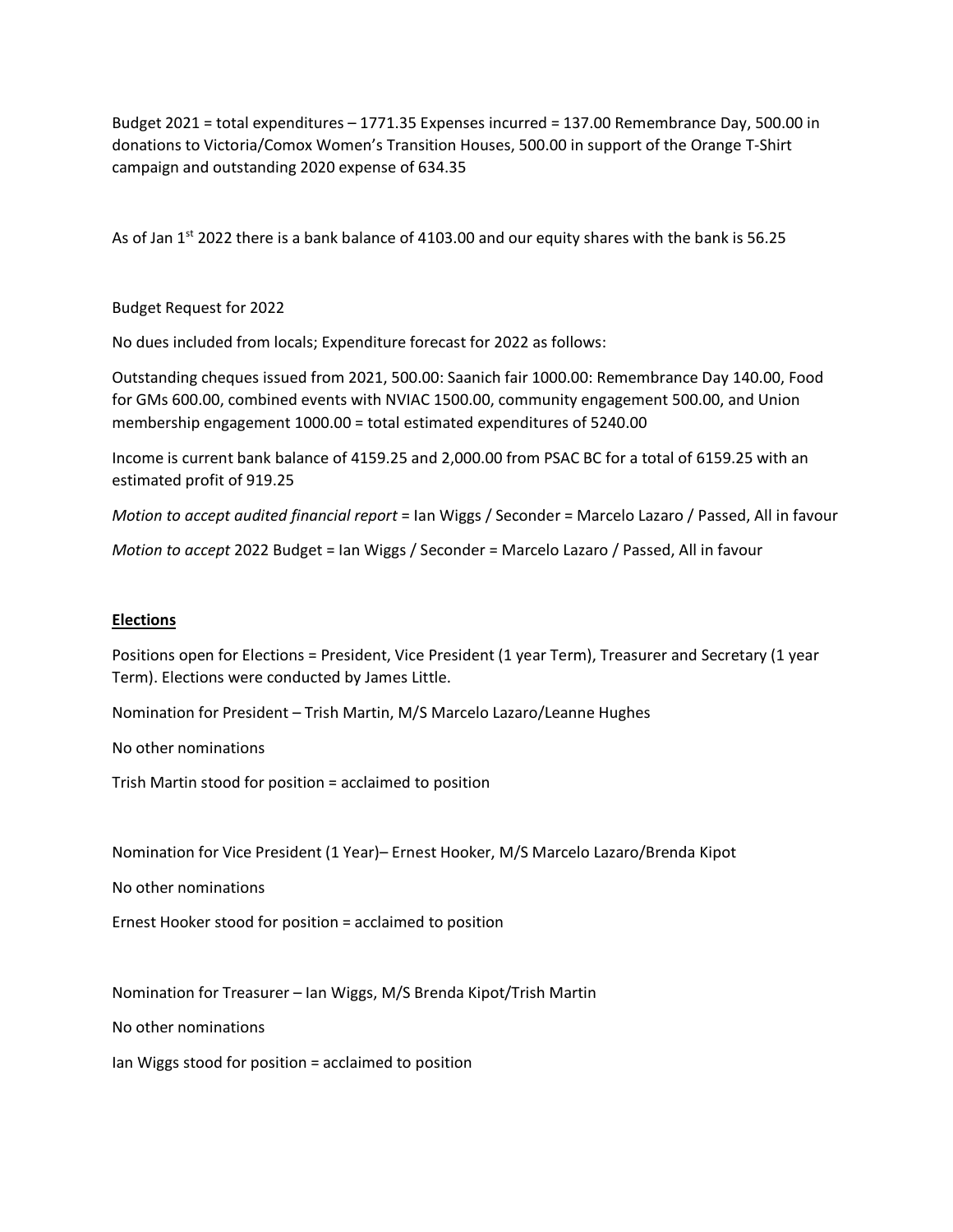Nomination for Secretary (1 Year) – Leanne Hughes, M/S Trish Martin/Marcelo Lazaro Nomination for Secretary (1 Year) – Joe Walsh, M/S Marcelo Lazaro/Trish Martin No other nominations Joe Walsh declined Leanne Hughes stood for position = acclaimed to position

# **Round Table**

*Trish* – Due to personal situation, would prefer meetings on a Wednesday as that is her only evening off. ESDC is setting up infrastructure to allow employees to work from home on a permanent basis. Employees would attend the office if training was required or if there were workload problems

*Ian* – CFB Esquimalt continues to keep the Navy going although as of today, units where to be at 50% capacity with employees who could work from home, to do so. Significant problems still persist with lack of communication from unit Managers to employee's regarding Covid cases/exposures. FMF Cape Breton doing an excellent job at keep members informed. Although there are cases of employee's with covid, there has been no transmission/exposure at work. All cases have been community exposure.

*Leanne* – CIU continues to have problems with 699

*Brenda –* 1008 continuing to actively engage new employee's but its hard with so many members spread all over the Base. An excel spreadsheet has been developed to keep track of grievances. She would share this spreadsheet to other locals and the regional office.

*Ernest –* Biggest problem at Coast Guard is manning and hiring. More employees leaving than coming in.

*Chris* – Good hiring going on at Pat Bay. Almost zero covid cases

*Kristina* – Brief update on Bargaining in the SV Group. Wage parity is the big issue. Common Table issues focusing around language and definition of family. VIHRC has been impacted by covid restrictions as well.

*Denis* – UNE asked their employer for a small space on the "billboard" computer network and the employer allowed it. This is most helpful with outreaching to their members. UNE 20088 will be expanding to include Gulf Islands and Lower Mainland.

*Marcello* – Gave a brief update on bargaining. Marcelo gave special thanks to Trish, the Area Council and all the members for all the help over the 7 years he was been active on the Council.

*James –* Region is setting up some training to be held between end of Feb and June. TUBs and Grievance Handling will be offered. There will be a Council and Committee Officers training session in the near future which will be good for new members elected to Councils and Committees but also would be good to have long serving at the session as well.